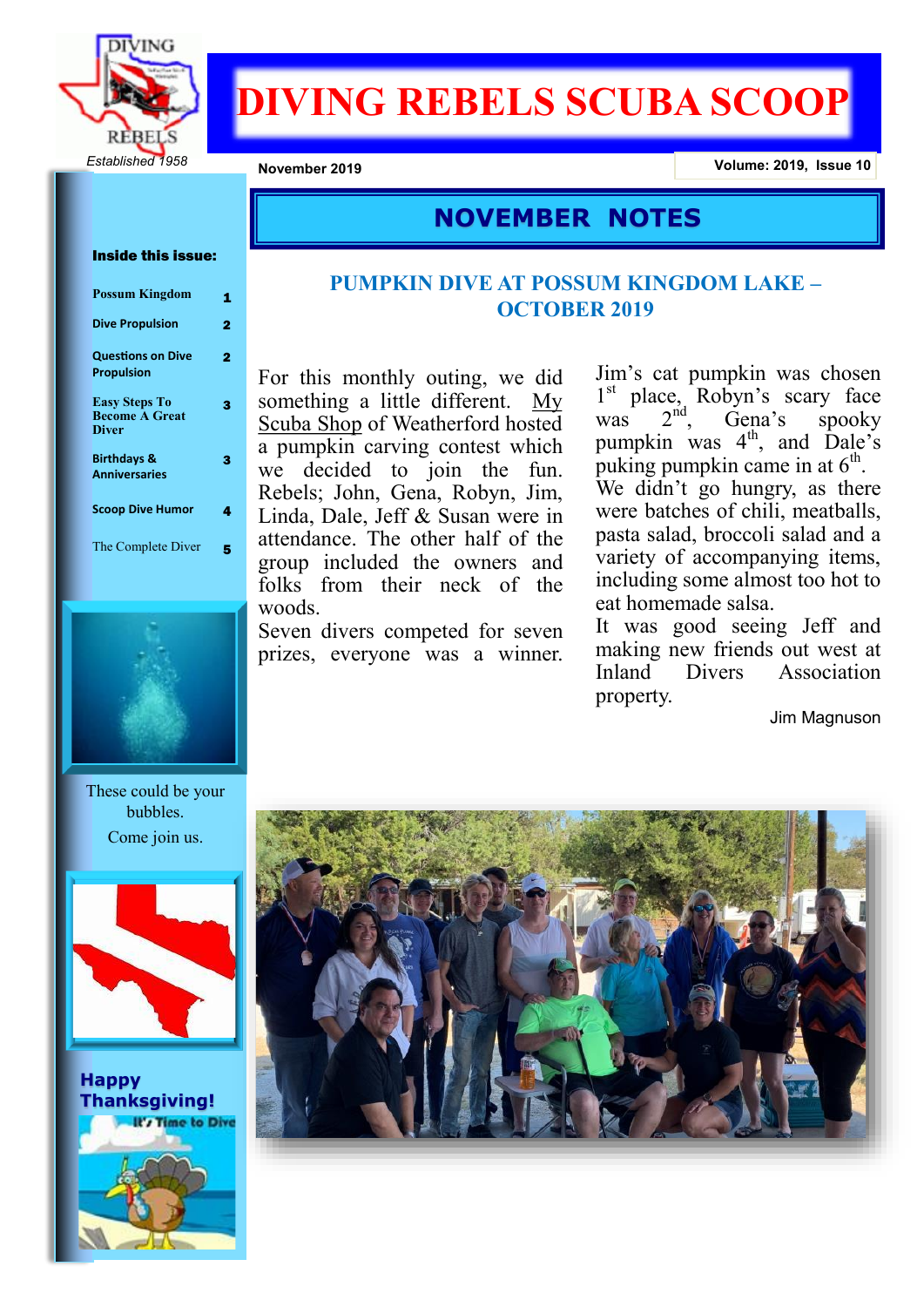## **Dive Propulsion**

 I would like to share with our club an idea that I have had for a major improvement to our dive equipment. The idea came to me some years ago as I watched my SCUBA tank being filled. Anyone who has watched a high-pressure compressor work has probably noticed by way of noise and heat, that a lot of energy is expended compressing the air that goes into the tank. Since we know that energy cannot be destroyed, I got to thinking about all of that energy that we bottle up inside of that tank and how we could but that to better use then just filling up our lungs.

 What if we were to take the high-pressure output of the tank and instead of reducing the pressure to an intermediate pressure via a spring-loaded valve, what if we ran it through an air piston engine like those used in air impact tools common to automotive repair shops? Then rather than turn a socket wrench we could turn a trolling motor style propeller. The propeller would be attached to the diver's tank to propel him through the water. Just think no more need to kick, no more leg cramps, greater distance underwater what a boon to the sport.

 A diver-controlled clutch would act as the gas pedal and help avoid comical if not lethal results. The output of the air motor would be put through a filter to remove any particulate contamination coming from parts wear.

This filtered air would then be presented to the divers second stage for final reduction to breathing pressure. Obviously when tank pressure reached some diminished level the motor would need to be bypassed as there would be insufficient pressure to run it and still be above intermediate pressure. But when you consider that most mechanics tools run at below 100 PSI, this should not be a problem. I have thought for some time that this might be a slick little invention and have even considered seeking a patent for it. Now for the rest of the story....

 A few weeks ago, I had the opportunity to visit the San Jose Technology Museum. In my touring of the exhibits of how the semiconductor was invented, technology in the kitchen, I came across an exhibit on technology under the ocean. In this exhibit, to my surprise I came face to face with "my" invention. It had a regulator going to an air motor and also had the small propeller attached to the tank. On the little plaque attached, it announced the date that this futuristic device was built: 1958

Jim Magnuson — (Would-be inventor)

## **Questions on Dive Propulsion**

## **Question:**

How would you control the pressure when released? You would need a stabilizer bar? By Selena **Woodward** 

### **Answer:**

If attached to the tank, I think all you would need would be an actuator pressure switch. You would of course have a bypass pressure regulator to keep the 2nd stage at normal pressure so you don't have to scoot to breathe steering could be done with your fins.

## **If you have questions or comments for Jim, please send to "woodwse@gmail.com"**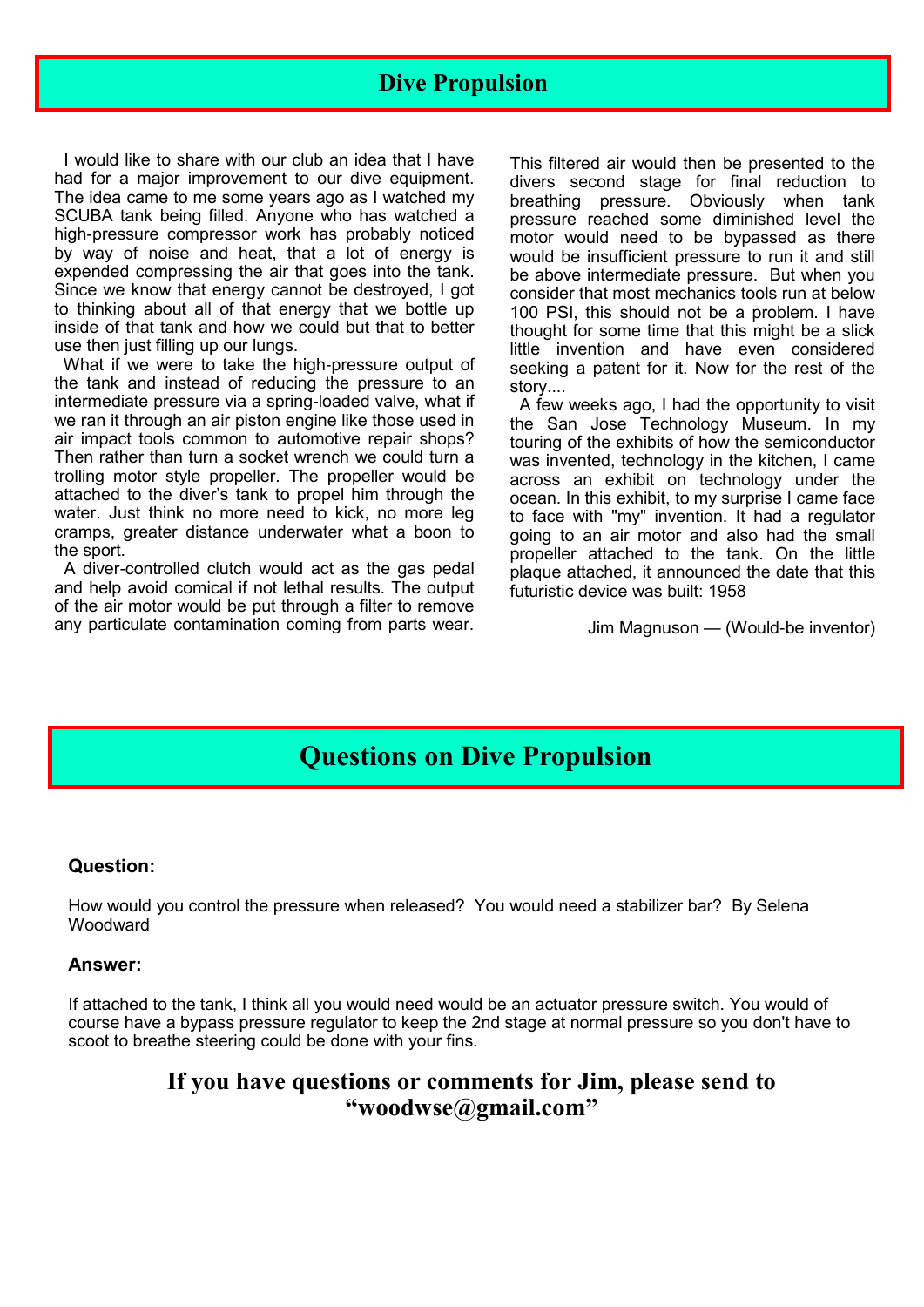## **EASY STEPS TO BECOMING A GREAT DIVER**

**Posted by [Elizabeth Wilkie](https://www.scubadivingtheory.com/author/ewilkie/) | Oct 5, 2019 | [Diving Knowledge](https://www.scubadivingtheory.com/divingknowledge/)**

Being a great diver is more than just passing your first open water course. It's not even about passing the next course, or the one after that; some great divers stop after just a couple of qualifications. And while spending time in the water is certainly going to improve your diving skills, being a great diver is more than just logging dive after dive. You might have 50 dives, 100 maybe, or even upwards of 200 – but it's possible to have many dives in your logbook and still not really understand what it takes to become a safe, skilled diver. Like with most worthwhile activities, diving takes time, effort, and practice, but making that transformation from 'good' to great can be made simple with a few easy steps.

### **Great divers are respectful**

Being a great diver is very much the same as being a great person; usually they are respectful, caring, and modest. A really great diver knows how difficult and dangerous diving can be, so they listen carefully to briefings. They respect how hard their dive professionals work, and pay close attention to them both above and below water. They have a deep respect for the ocean, and work hard on their skills to make sure they don't damage aquatic life. They know that there's always something more to learn.

### **Great divers do their research**

Ever heard the phrase, "all the gear and no idea"? Just because a diver has all the latest underwater bells and whistles, doesn't make them great! There's no point having the latest computer if you don't know how it works. Take your time before investing in your own kit to figure out what's right for you, and don't buy it all on the internet – go to to your local dive shop to try some kit on and ask for recommendations. See below about asking for advice! **Great divers ask for advice**

So it's been a while since you've last dived and suddenly it all seems a bit overwhelming even before you've jumped in: putting your gear together, getting into a wetsuit, the buddy check. Want to be a great diver? Ask your dive professional to talk you through whatever you're unsure of. No instructor or divemaster is ever going to mind helping you put your gear together, but struggling on alone and putting your BCD on the tank backwards will make them wonder about your capabilities in the water.

### **Great divers keep their skills fresh**

Like anything else, diving takes practice. Perfect trim and buoyancy come with time spent in the water, as well as an active effort to get better and better. Don't get lazy because you've hit triple figures in your dive log: you can always aim to improve somewhere, be it trim, air consumption, using fewer weights, or even downsizing to a smaller tank. And finally…

## **Great divers help each other out**

Being a great diver is about more than having perfect trim and all the know-how. If you see someone in your club or dive group who's struggling, ask them how you can help them. If you can't, then put them in touch with someone you know who can. Offer to practice skills together, and if you've got some golden advice you've taken away from your own dive courses and instructors, then share! In the end, great divers want everyone to love being underwater as much as they do.



| <b>David Woodward</b><br><b>October</b>                                                                                                                                |                   |
|------------------------------------------------------------------------------------------------------------------------------------------------------------------------|-------------------|
| <b>Allen Bothwell</b><br><b>November</b><br><b>Johnny Griffin</b><br><b>November</b><br><b>Steve Herman</b><br><b>November</b><br><b>Mark Smith</b><br><b>November</b> | 8<br>g<br>17<br>R |

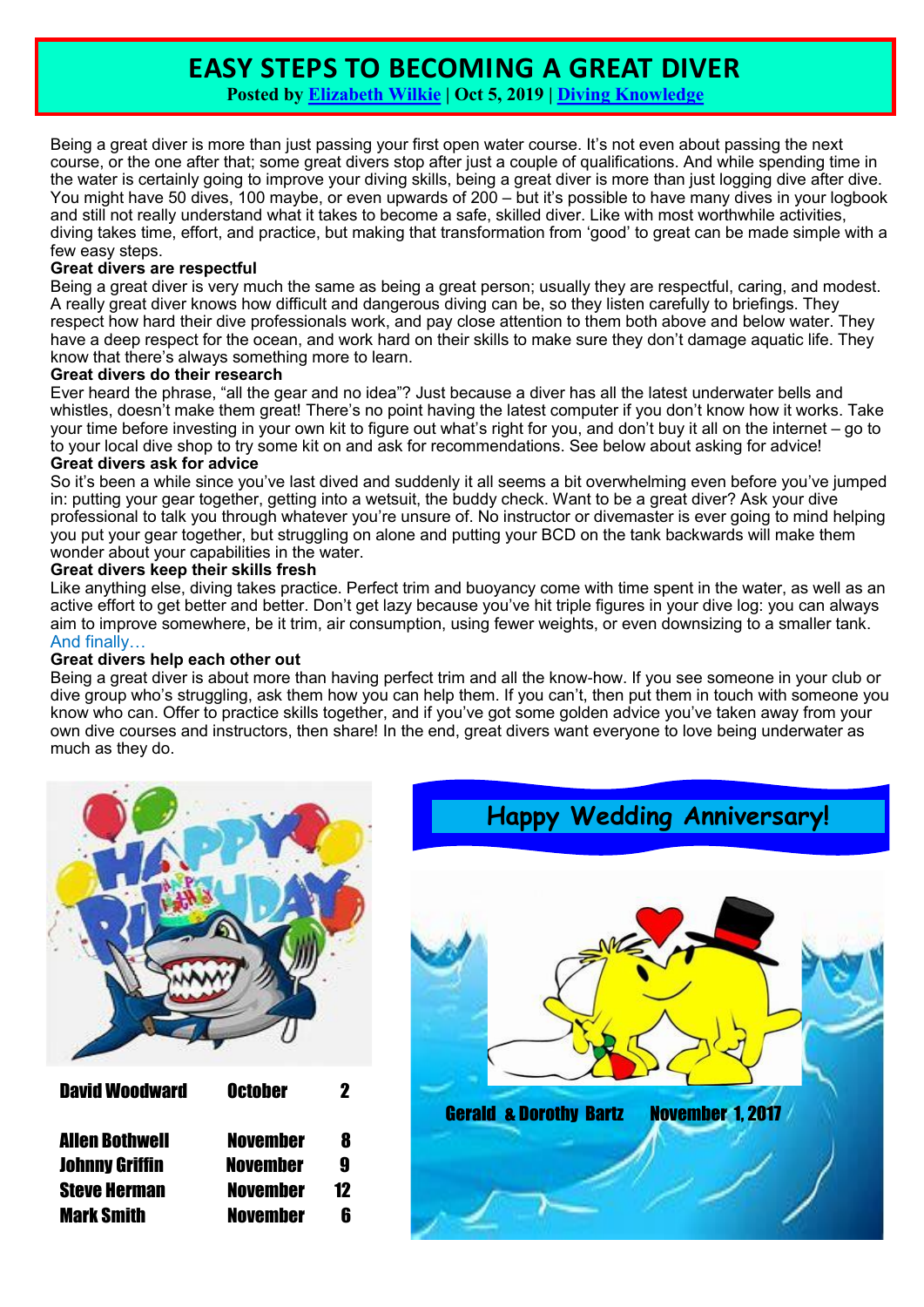

SOMEBODY'S GOTTA SOMEBODY'S GOTTA<br>SOMEBODY'S AT IT'S SOMEBODY'S GOT I'S

# **SCOOP DIVE HUMOR**



**WAXED AVENUE CA.** 





**One day a scuba diver was enjoying the aquatic world 20 feet deep. He noticed a guy at the same depth he was, but he had on no scuba gear whatsoever.** 

**The diver went 20 feet deeper, but the other guy joined him a few minutes later. The diver went down another 25 feet, but minutes later, the same guy was there too. Confused, the diver took out a waterproof chalk-andboard set, and wrote, "How are you able to stay under this deep without equipment?"**

**The guy took the board and chalk, erased what the diver had written, and wrote, "I'M DROWNING, YOU IDIOT!!!"**

"You must be new to diving, because 'freediving' doesn't mean that all the dive equipment is free."

Why did the turkey join the band? Why did the turkey<br>Because he had the Because<br>drumsticks. Happy<br>Thanksgiving! Happy

your grands

We divenot to escape life